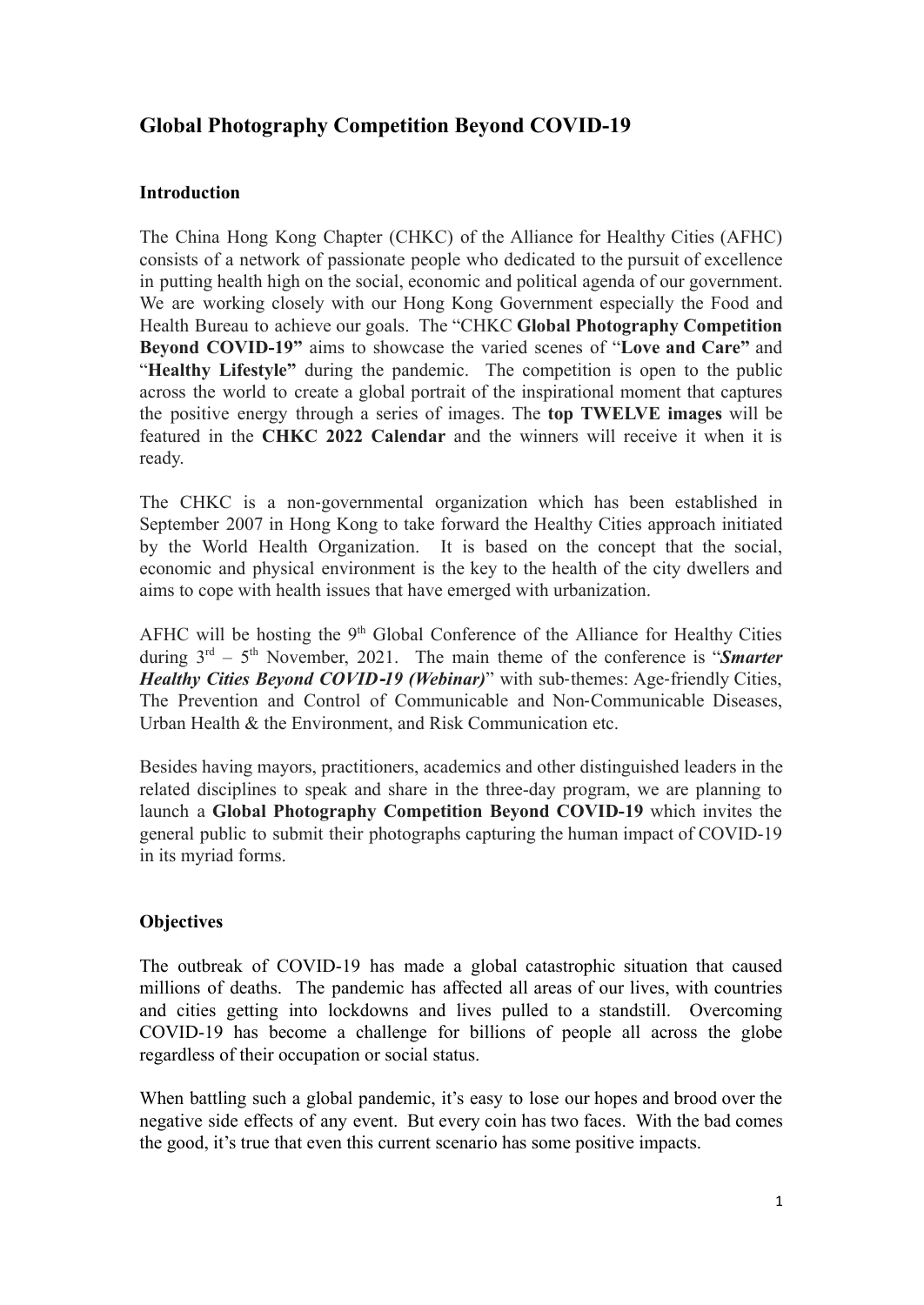Through this **Global Photography Competition Beyond COVID-19**, we encourage awareness of those positive human impacts of COVID-19 anywhere in the world and helping to document them via images. Maybe, COVID-19 gives us the opportunity to rethink our lives and livelihoods.

#### **The Award**

Awards will be given to the **top three best photographs** with HKD3,000, HKD2,000 and HKD1,000 respectively and also, **CHKC 2022 calendar** and **Award Certificate**. There are **Nine Merit Award winners** and they will receive **CHKC calendar and the Award Certificate.**

### **How to Participate**

Please submit the photo online by October 25, 2021 (Wednesday) - 11:59 pm (Hong Kong time) at [https://www.afhc2021.org/online-submission-awards-and-competition.](https://www.afhc2021.org/online-submission-awards-and-competition) A confirmation will be sent out to the Entrants upon submission of their entry.

The photo can be made with a camera or a smartphone (high resolution – minimum pixel requested: 2048 x 1536 px).

The photo should be accompanied by:

- a description of no more than 80 words giving context and background (in English);
- biographical information about the Entrant (name, country, contact details etc.)
- all text accompanying entries must be submitted in English (for non-English entries a translation in English must be provided).

#### **Entry Requirements**

- Each photo comprises a single image, not a collage or photography series;
- The photo must be the Entrant's own original work, created solely by the Entrant;
- Entrants have the permission of all persons depicted in the photo to submit it/them and to grant us the rights described;
- The photo does not infringe upon any third party's proprietary or other rights;
- The photo must not actively promote or advertise a particular product, brand or organization or contain or reference any products, brands or organizations, except where such references are made for the purpose of raising awareness on the human impact of COVID-19;
- Any photo that is lewd, obscene, sexually explicit, pornographic, disparaging, defamatory, libellous, or any photo that otherwise contains inappropriate content or objectionable material may not be submitted and may be removed at any time in our sole and unfettered discretion; and
- Each Entrant must declare and guarantee that the photo and accompanying